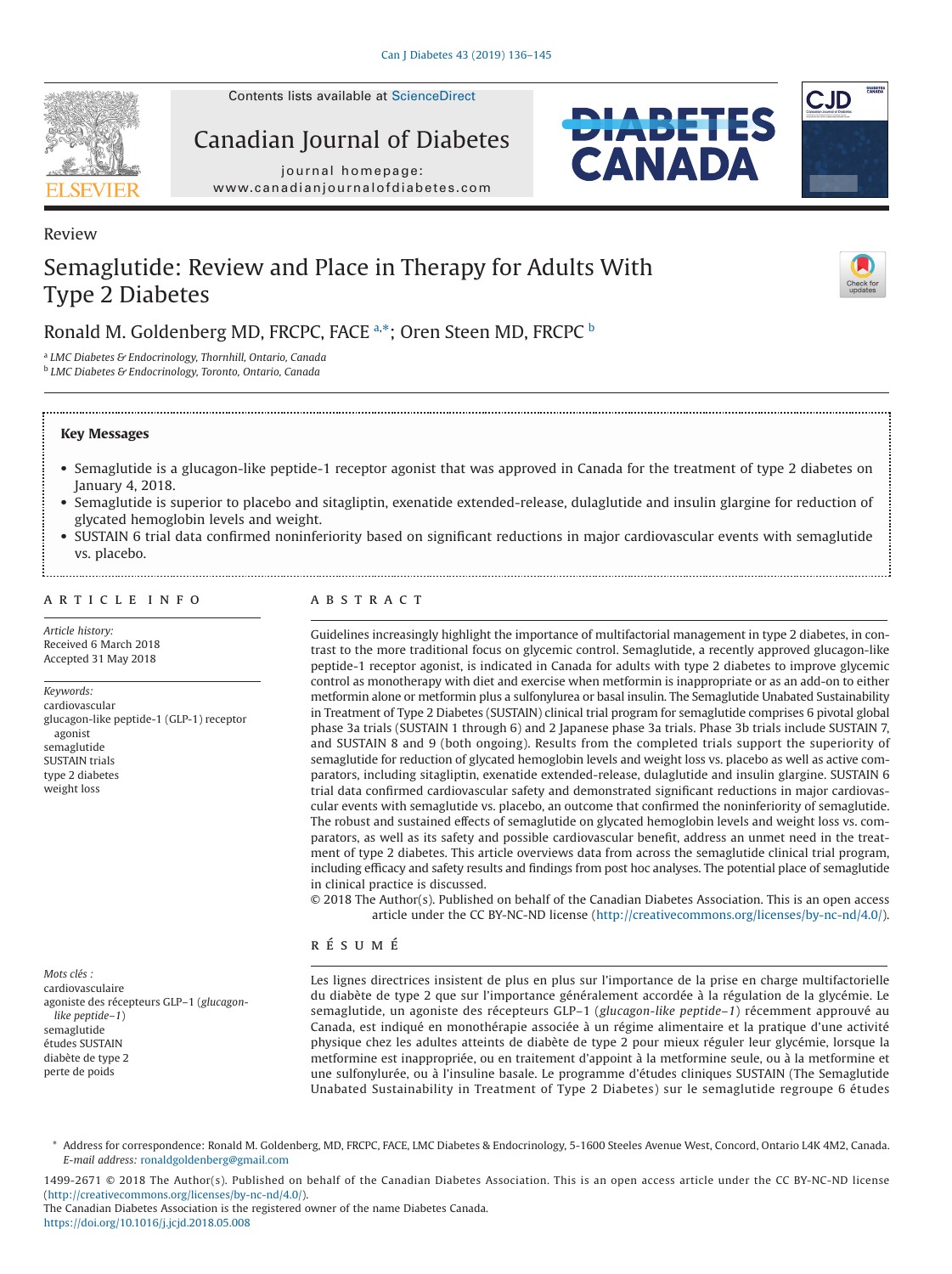pivots internationales de phase IIIa (SUSTAIN, de 1 à 6) et 2 études japonaises de phase IIIa. Les études de phase IIIb sont les suivantes : l'étude SUSTAIN 7, et les études SUSTAIN 8 et 9 (qui sont en cours). Les résultats des études complétées confirment la supériorité du semaglutide par rapport au placebo et aux comparateurs actifs, dont la sitagliptine, l'exénatide à libération prolongée, le dulaglutide et l'insuline glargine, dans la réduction des concentrations de l'hémoglobine glyquée et la perte de poids. Les données de l'étude SUSTAIN 6 ont confirmé l'innocuité cardiovasculaire du semaglutide (*vs* le placebo) et démontré qu'il réduisait de manière significative les événements cardiovasculaires majeurs. Ces résultats confirment la non-infériorité du semaglutide. Les effets importants et prolongés du semaglutide, leur innocuité et leurs avantages cardiovasculaires potentiels par rapport aux comparateurs sur les concentrations de l'hémoglobine glyquée et la perte de poids répondent à un besoin non comblé dans le traitement du diabète de type 2. Le présent article donne un aperçu des données de l'ensemble du programme d'études cliniques sur le semaglutide, y compris les résultats sur l'efficacité et l'innocuité, et les conclusions des analyses *post-hoc*. Nous traitons de l'utilisation potentielle du semaglutide en pratique clinique.

© 2018 The Author(s). Published on behalf of the Canadian Diabetes Association. This is an open access article under the CC BY-NC-ND license (http://creativecommons.org/licenses/by-nc-nd/4.0/).

# **Introduction**

The focus of type 2 diabetes management has traditionally been on glycemic control, but the importance of multifactorial management is now highlighted in treatment guidelines. This approach includes the optimization of cardiovascular (CV) risk factors, including hyperglycemia, overweight/obesity, hypertension and dyslipidemia [\(1–4\).](#page-8-0) Recent guidelines also recommend prioritizing antihyperglycemic agents with demonstrated CV outcome benefit in patients with clinical CV disease (CVD) [\(3,4\).](#page-8-1)

Despite the range of available treatments for type 2 diabetes, recommended targets are not attained by many patients, leaving them at risk for serious complications [\(5–7\).](#page-8-2) In the Diabetes Mellitus Status in Canada study, only half of the 5,123 patients with type 2 diabetes surveyed had met the glycated hemoglobin (A1C) level target of ≤7.0%, despite most (87%) being on at least 1 antihyperglycemic agent [\(6\).](#page-8-3) Similarly, in the US-based National Health and Nutrition Examination Survey, only 52.2% of people with self-reported diabetes had met an A1C target of <7.0% in 2011 through 2014 [\(7\).](#page-8-4) Another key target is weight control. The vast majority (≥85%) of people with diabetes are overweight or obese [\(8\),](#page-8-5) and the risk of having an A1C level ≥7.0% is greater than in those of normal weight [\(9\).](#page-8-6)

Addressing CVD risk as part of diabetes management has also been an important focus. People with diabetes are at a 2- to 4-fold increased risk for CVD compared to those without diabetes, and CV events are more likely to occur at an earlier age [\(10,11\).](#page-8-7) Although the precise role of glycemic control in CVD risk reduction remains to be elucidated [\(12\),](#page-8-8) a recent observational study showed that there is a greater risk for a CV event with increasing A1C level [\(13\).](#page-8-9) However, other factors contribute to CV risk, as demonstrated in the INTERHEART study involving approximately 30,000 individuals worldwide. Multivariate analysis revealed an increased risk for myocardial infarction (MI) with diabetes (OR 95% CI 2.37 [2.07 to 2.71]); abdominal obesity (OR 95% CI 1.62 [1.45 to 1.80]) for the highest vs. lowest tertile of waist/hip ratio); hypertension (OR 95% CI 1.91 [1.74 to 2.10]); and dyslipidemia (raised apolipoprotein B and A1 ratio (OR 95% CI 3.25 [2.81 to 3.76]) for the highest vs. the lowest quintile) [\(14\).](#page-8-10)

Glucagon-like peptide-1 (GLP-1) is an incretin hormone that reduces hyperglycemia through stimulation of glucose-induced insulin secretion, inhibition of glucagon secretion, reduction of hepatic glucose production, slowing of gastric emptying and, possibly, increase of pancreatic beta cell growth and differentiation [\(15\).](#page-8-11) Currently approved GLP-1 receptor agonists (GLP-1RAs) include the exendin-based therapies (exenatide/exenatide extendedrelease and lixisenatide) and human GLP-1 analogs (albiglutide [to be withdrawn in 2018] [\(16\),](#page-8-12) dulaglutide, liraglutide and semaglutide [\(17,18\)\)](#page-8-13). Hypoglycemia is not an expected side effect of GLP-1RA agents because of their glucose-dependent mode of action [\(2\).](#page-8-14) Gastrointestinal (GI) adverse events (AEs), such as diarrhea, nausea and vomiting, are associated with this class of agents [\(19\).](#page-8-15)

Head-to-head studies of GLP-1RAs have shown similar decreases in A1C levels from baseline with liraglutide 1.8 mg and dulaglutide 1.5 mg (−1.36% vs. −1.42% at 26 weeks; p<0.0001 for noninferiority), and they have reported that liraglutide 1.8 mg reduces A1C levels to a greater extent than exenatide twice daily (−1.12% vs. –0.79% at 26 weeks; p<0.0001); lixisenatide (−0.51% vs. −0.32% at 28 days; p<0.01); albiglutide (−0.99% vs. −0.78% at 32 weeks) (p=0.0846 for noninferiority of albiglutide vs. liraglutide), or exenatide extended release (−1.48% vs. −1.28% at week 26; p=0.02) [\(20,21\).](#page-8-16) Compared with exenatide twice daily, noninferiority criteria were met with lixisenatide (−0.96% vs. −0.79% at 24 weeks; 0.033 to 0.297), a greater reduction from baseline was observed with dulaglutide 0.75 mg (−0.99% vs. −1.30% at 26 weeks; p<0.001), and dulaglutide 1.5 mg (−0.99% vs. −1.51% at 26 weeks; p<0.001), and a significantly greater reduction in A1C levels was observed with exenatide extendedrelease in 3 studies (−0.9% vs. −1.6% at 24 weeks; p<0.0001; and −1.12% vs. −1.43% at 26 weeks; p<0.001; and −1.5% vs. −1.9% at 30 weeks; p=0.0023) [\(20,21\).](#page-8-16) Head-to-head studies of GLP-1RAs vs. active comparators have suggested that exenatide twice daily results in a reduction in weight from baseline vs. lixisenatide (−3.98 kg vs. −2.96 kg at 24 weeks; 95% CI 0.456 to 1.581), a significant reduction vs. dulaglutide 0.75 mg (-1.07 kg vs. +0.2 kg at 26 weeks; p<0.001); a similar (-3.6 kg vs. -3.7 kg at 30 weeks; p=0.89) and (−1.4 kg vs. −2.3 kg at 24 weeks; 95% CI −1.9 to 0.01) or a significant reduction vs. exenatide extended-release (−2.45 kg vs. −1.63 kg at 26 weeks; p<0.001) and a similar reduction compared with liraglutide 1.8 mg (−2.87 kg vs. −3.24 kg at 26 weeks; p=0.2235) and dulaglutide 1.5 mg (−1.07 kg vs. −1.30 kg at 26 weeks; p=0.474) [\(20,21\).](#page-8-16) Liraglutide 1.8 mg demonstrated a significant reduction in weight from baseline vs. exenatide extended-release (−3.57 kg vs. −2.68 kg at 26 weeks; p=0.0005); dulaglutide 1.5 mg (−3.61 kg vs. −2.90 kg at 26 weeks; p=0.011); and lixisenatide (−2.4 kg vs. −1.6 kg at 28 days; p<0.01) [\(20,21\).](#page-8-16)

Trials of GLP-1RAs designed to investigate CV endpoints reported CV safety, although not efficacy, with lixisenatide in the Evaluation of Lixisenatide in Acute Coronary Syndrome (ELIXA) or exenatide extended-release in the Exenatide Study of Cardiovascular Event Lowering (EXSCEL) trial [\(22,23\),](#page-8-17) respectively, compared with placebo. In the Liraglutide Effect and Action in Diabetes: Evaluation of Cardiovascular Outcome Results (LEADER) trial, liraglutide was found to have a beneficial effect on CV-related outcomes, including the primary composite endpoint of first occurrence of death from CV causes, nonfatal myocardial infarction (MI) or nonfatal stroke, as well as CV death and all-cause mortality, compared with placebo, in people at high CV risk, following a 3.8-year median follow up [\(24\).](#page-8-18) The Researching Cardiovascular Events With a Weekly Incretin in Diabetes (REWIND) study of the CV effects of dulaglutide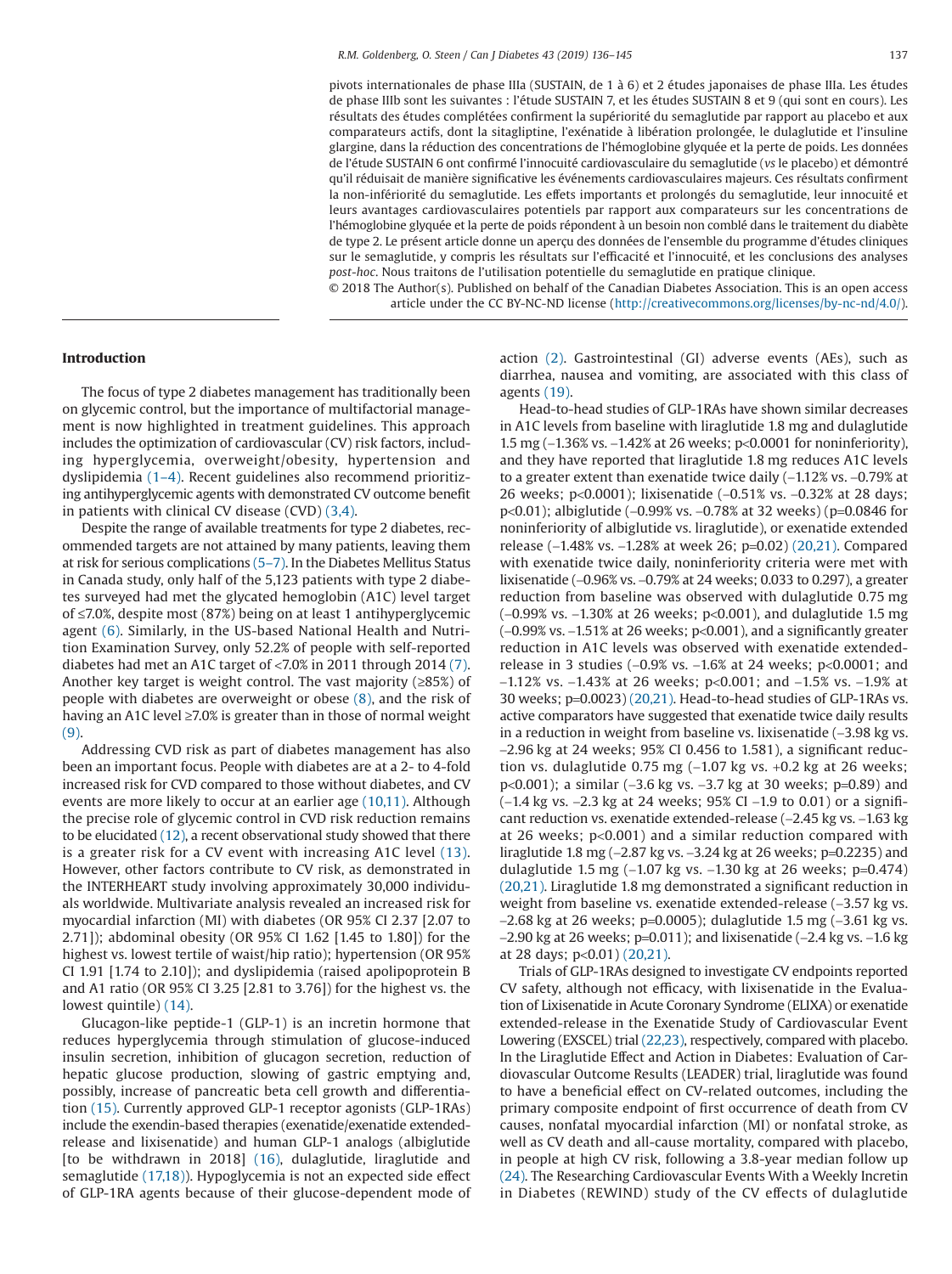(NCT01394952) [\(25\)](#page-8-19) and the HARMONY outcomes trial with albiglutide (NCT02465515) are ongoing [\(16\).](#page-8-12) The Semaglutide Unabated Sustainability In Treatment of Type 2 Diabetes (SUSTAIN) clinical trial program was designed to investigate semaglutide, a GLP-1RA administered once weekly by subcutaneous (s.c.) injection, and included efficacy and safety trials as well as a CV outcomes trial (CVOT) [\(26–34\).](#page-8-20)

The SUSTAIN clinical trial program included 5 controlled, phase 3a trials (SUSTAIN 1 through 5), which compared semaglutide with placebo (as monotherapy or add-on to basal insulin) or with the antihyperglycemic agents sitagliptin, exenatide extended-release and insulin glargine [\(26–30\).](#page-8-20) Two Japanese phase 3a trials were also conducted [\(31,32\).](#page-9-0) The SUSTAIN 6 phase 3a trial investigated the safety, efficacy and long-term CV outcomes with semaglutide vs. placebo in adults with type 2 diabetes at high risk for CV events [\(33\).](#page-9-1) The phase 3b SUSTAIN 7 trial was a head-to-head comparison of semaglutide vs. dulaglutide [\(34\).](#page-9-2)

Semaglutide was approved in Canada on January 4, 2018 [\(17\),](#page-8-13) in the United States on December 5, 2017 [\(35\)](#page-9-3) and by the European Medicines Agency in early 2018 [\(36\),](#page-9-4) and it is approved [\(37\)](#page-9-5) or under review by several other regulatory agencies [\(38\).](#page-9-6) This article communicates practical information for health-care professionals about the GLP-1RA semaglutide, the findings from the semaglutide clinical trial program, including the efficacy and safety results, and the implications of results from comparative studies and a CVOT. It also provides health-care professionals with insights concerning the place of semaglutide in the management of type 2 diabetes.

# **Pharmacology**

The semaglutide molecule has >90% homology to human GLP-1 and, structurally, 3 main modifications in comparison with human GLP-1 [\(39,40\):](#page-9-7) 1) at peptide position 8, alanine was substituted with alpha-aminoisobutyric acid to disrupt the dipeptidyl peptidase 4 cleavage site and extend its systemic half-life, in comparison with native GLP-1; 2) a linker and C18 diacid chain was attached at peptide position 26, resulting in higher binding affinity for albumin (semaglutide has a 5.6-fold increased affinity for albumin compared with liraglutide, which has a shorter diacid chain), and the linker structure impacts the affinity of semaglutide for binding to the GLP-1 receptor; 3) at peptide position 34, lysine was substituted with arginine to ensure that acylation correctly occurs at Lys<sup>26</sup>.

Once-weekly dosing of semaglutide was established in preclinical and pharmacokinetic studies of adults with type 2 diabetes [\(39–42\).](#page-9-7) The half-life of semaglutide was approximately 7 days (165 h to 184 h) [\(40\).](#page-9-8) Exposure of semaglutide was similar for individuals with or without renal or hepatic impairment [\(43,44\).](#page-9-9) Semaglutide excretion occurs in both urine (primarily, in which approximately 3% of the dose is excreted as intact semaglutide) and in feces [\(45\).](#page-9-10)

#### **Phase 3 Efficacy and Safety Trials: SUSTAIN 1–5 and SUSTAIN 7**

#### *Methods and baseline characteristics*

In the Phase 3 SUSTAIN 1 through 5 and SUSTAIN 7 trials, 5,098 subjects with type 2 diabetes were randomized to receive semaglutide (0.5 mg or 1.0 mg s.c. once weekly) or comparators and were exposed to at least 1 dose of treatment (i.e. modified intentionto-treat population) [\(26–30,34\)](#page-8-20) (Table 1).

Inclusion and exclusion criteria were similar across the SUSTAIN 1 through 5 [\(26–30\)](#page-8-20) and SUSTAIN 7 trials [\(34\).](#page-9-2) Participants were ≥18 years of age and had type 2 diabetes, with baseline A1C levels of 7.0% to 10.0% (53 to 86 mmol/mol) in SUSTAIN 1, 4, 5 and 7.0% to 10.5% (53 to 91 mmol/mol) in SUSTAIN 2, 3 and 7. Exclusion criteria included personal histories of chronic or idiopathic acute pancreatitis, personal or family histories of medullary thyroid carcinoma/multiple endocrine neoplasia type 2 or a calcitonin level ≥50 ng/L, an acute coronary or cerebrovascular event within 90 days prior to randomization (or, for SUSTAIN 7, MI, stroke or hospitalization for unstable angina and/or transient ischemic attack within 180 days prior to screening), heart failure (New York Heart Association class IV) or any known proliferative retinopathy or maculopathy requiring acute treatment in the opinion of the investigator.

Baseline characteristics (mean) were similar across the SUSTAIN 1 through 5 and SUSTAIN 7 trials; the mean duration of type 2 diabetes varied across trials [\(26–30,34\)](#page-8-20) (Table 1).

#### **Table 1**

Overview of the phase 3 SUSTAIN 1 through 5 and SUSTAIN 7 trials

|                                                 | <b>SUSTAIN 1</b><br>(Ref 26)                                     | <b>SUSTAIN 2</b><br>(Ref 27)                                                                  | <b>SUSTAIN 3</b><br>(Ref 28)                                                      | <b>SUSTAIN 4</b><br>(Ref 29)                                      | <b>SUSTAIN 5</b><br>(Ref 30)                                     | <b>SUSTAIN 7</b><br>(Ref 34)                                                |                                                                               |
|-------------------------------------------------|------------------------------------------------------------------|-----------------------------------------------------------------------------------------------|-----------------------------------------------------------------------------------|-------------------------------------------------------------------|------------------------------------------------------------------|-----------------------------------------------------------------------------|-------------------------------------------------------------------------------|
|                                                 | Semaglutide<br>$(0.5 \text{ mg}$ and<br>$1.0$ mg) vs.<br>placebo | Semaglutide<br>$(0.5 \text{ mg}$ and<br>$1.0$ mg) vs.<br>sitagliptin<br>$(100 \,\mathrm{mg})$ | Semaglutide<br>$(1.0 \,\mathrm{mg})$ vs.<br>exenatide ER<br>$(2.0 \,\mathrm{mg})$ | Semaglutide<br>$(0.5 \text{ mg}$ and<br>$1.0$ mg) vs.<br>$IGlar*$ | Semaglutide<br>$(0.5 \text{ mg}$ and<br>$1.0$ mg) vs.<br>placebo | Semaglutide<br>$(0.5 \text{ mg})$ vs.<br>dulaglutide<br>$(0.75 \text{ mg})$ | Semaglutide<br>$(1.0 \text{ mg})$ vs.<br>dulaglutide<br>$(1.5 \,\mathrm{mg})$ |
| Background therapy                              | n/a, drug-naive                                                  | Add-on to MET.<br>TZD, MET/TZD                                                                | Add-on to 1 to 2<br>OADs (MET/<br>SU/TZDs)                                        | Add-on to<br><b>MET±SU</b>                                        | Add-on to basal<br>insulin±MET                                   | Add-on to MET                                                               |                                                                               |
| Total randomized, n                             | 388                                                              | 1,231                                                                                         | 813                                                                               | 1,089                                                             | 397                                                              | 1,201                                                                       |                                                                               |
| mITT population, n                              | 387                                                              | 1,225                                                                                         | 809                                                                               | 1,082                                                             | 396                                                              | 1.199                                                                       |                                                                               |
| Treatment duration, weeks                       | 30                                                               | 56                                                                                            | 56                                                                                | 30                                                                | 30                                                               | 40                                                                          |                                                                               |
| Primary endpoint                                | A <sub>1</sub> C                                                 | A <sub>1</sub> C                                                                              | A <sub>1</sub> C                                                                  | A <sub>1</sub> C                                                  | A <sub>1</sub> C                                                 | A <sub>1</sub> C                                                            |                                                                               |
| Age at baseline, <sup>†</sup> years             | 53.7                                                             | 55.1                                                                                          | 56.6                                                                              | 56.5                                                              | 58.8                                                             | 56                                                                          |                                                                               |
| A1C at baseline. <sup>† <math>\%</math></sup>   | 8.1                                                              | 8.1                                                                                           | 8.3                                                                               | 8.2                                                               | 8.4                                                              | 8.2                                                                         |                                                                               |
| BW at baseline, <sup>†</sup> kg                 | 91.9                                                             | 89.5                                                                                          | 95.8                                                                              | 93.4                                                              | 91.7                                                             | 95.2                                                                        |                                                                               |
| Duration of type 2 diabetes, <sup>†</sup> years | 4.2                                                              | 6.6                                                                                           | 9.2                                                                               | 8.6                                                               | 13.3                                                             | 7.4                                                                         |                                                                               |

*Note:* See references [\(26–30,34\).](#page-8-20)

*A1C, glycated hemoglobin; BW,* body weight; *ER,* extended-release; *IGlar,* insulin glargine; *MET,* metformin; *mITT,* modified intention-to-treat population; *OAD,* oral antidiabetic drug; s.c., subcutaneous; *SU,* sulfonylurea; *TZD,* thiazolidinedione.

IGlar (titrated to target) once daily.

† Mean value. Subjects with type 2 diabetes in the mITT population were those randomized to receive semaglutide (0.5 mg or 1.0 mg s.c. once weekly) or comparators and were exposed to at least 1 dose of treatment (mITT).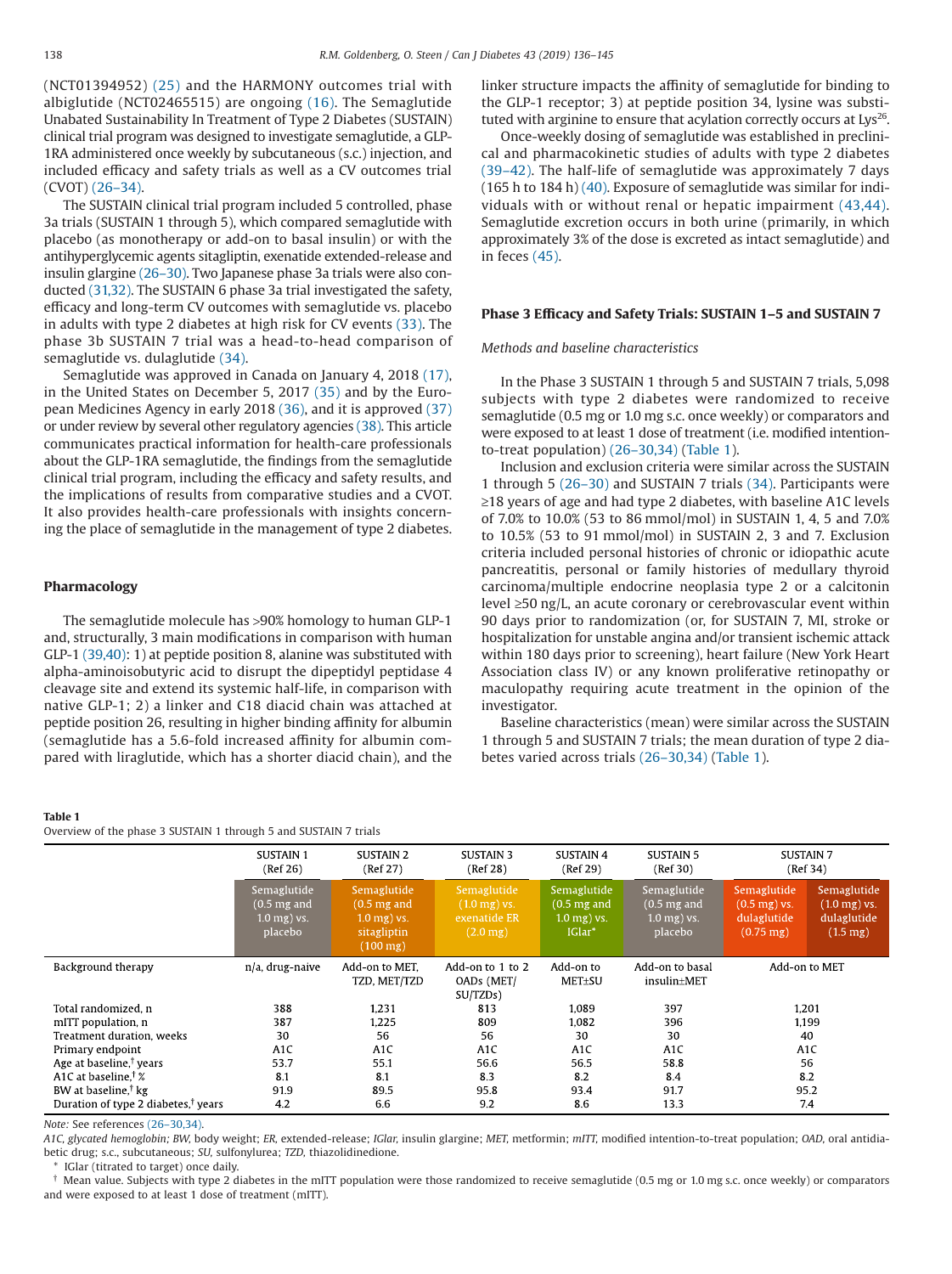<span id="page-3-0"></span>

Figure 1. (A) Change in glycated hemoglobin (A1C) levels with semaglutide vs. comparators across the SUSTAIN 1 through 5 and SUSTAIN 7 trials [\(34,47\).](#page-9-2) \*p<0.0001 vs. comparator. Calculated using estimated means from a mixed model for repeated measurements analysis using "on-treatment without rescue medication" data from sub-jects in the full analysis set. (B) Change in body weight with semaglutide vs. comparators across the SUSTAIN 1 through 5 and SUSTAIN 7 trials [\(34,47\).](#page-9-2) \*p<0.0001 vs. comparator. Calculated using estimated means from a mixed model for repeated measurements analysis using "on-treatment without rescue medication" data from subjects in the full analysis set. BW, body weight; ER, extended-release; IGlar, insulin glargine; MET, metformin; OAD, oral antidiabetic drug; SU, sulfonylurea; TZD, thiazolidinedione. Adapted with permission from *Drugs of the Future* 2017;42(8):479. Copyright © 2017 Clarivate Analytics DOI: 10.1358/dof.2017.042.08.2653526.

## *Effect on glycemic control*

By the end of treatment, a significant reduction in mean A1C levels was demonstrated with semaglutide: 0.5 mg and 1.0 mg vs. all comparators across the 5 SUSTAIN trials [\(26–30,46\)](#page-8-20) and in SUSTAIN 7 [\(34\)](#page-9-2) (all p<0.0001; Figure 1a). A1C reduction from baseline ranged from 1.2% to 1.5% with the 0.5 mg dose and from 1.5% to 1.8% with the 1.0 mg dose, with the 1.0 mg dose decreasing A1C 0.1% to 0.4% more than the 0.5 mg dose (Figure 1a) [\(34,47\).](#page-9-2) The target A1C of <7.0% was achieved by up to 78.7% of subjects in the semaglutide groups, compared with up to 24.8% in the placebo  $(p<0.0001)$  and 66.6% in the active comparator groups ( $p\leq 0.0021$ ) [\(26–30,34,48\).](#page-8-20) The target A1C of ≤6.5% was met by up to 66.7% of subjects in the semaglutide groups, compared with up to 13.2% with placebo, and up to  $47.2\%$  with active comparators (all  $p<0.0001$ ) [\(26–30,34,48\).](#page-8-20) Up to 74.3% of the subjects receiving semaglutide achieved the composite endpoint of A1C <7.0% without severe/ blood glucose-confirmed symptomatic hypoglycemia or weight gain—a significantly greater proportion than those receiving placebo or active comparator (≤58.4%; all p≤0.0001) [\(26–30,34\).](#page-8-20)

A significant reduction in fasting plasma glucose was demonstrated with semaglutide 1.0 mg vs. all comparators (all p≤0.0005) by the end of treatment and with the 0.5 mg semaglutide dose in the SUSTAIN 1, 2 and 5 trials (all p≤0.0002; note that SUSTAIN 3 did not include the 0.5 mg dose) [\(26–30,34,49\).](#page-8-20)

#### *Effect on body weight*

Statistically significant reductions in weight were found with semaglutide 0.5 mg and 1.0 mg vs. all comparators (p<0.0001) (Figure 1b) [\(26–30,34,47\).](#page-8-20) Weight loss from baseline ranged from 3.5 to 4.6 kg with the 0.5 mg dose and from 4.5 to 6.5 kg with the 1.0 mg dose, with the 1.0 mg dose lowering weight by 0.8 to 2.7 kg more than the 0.5 mg dose (Figure 1b) [\(26–30,34,47\).](#page-8-20) Weight loss observed in the groups receiving semaglutide 1.0 mg was 2-fold or greater than that observed in the placebo or active comparator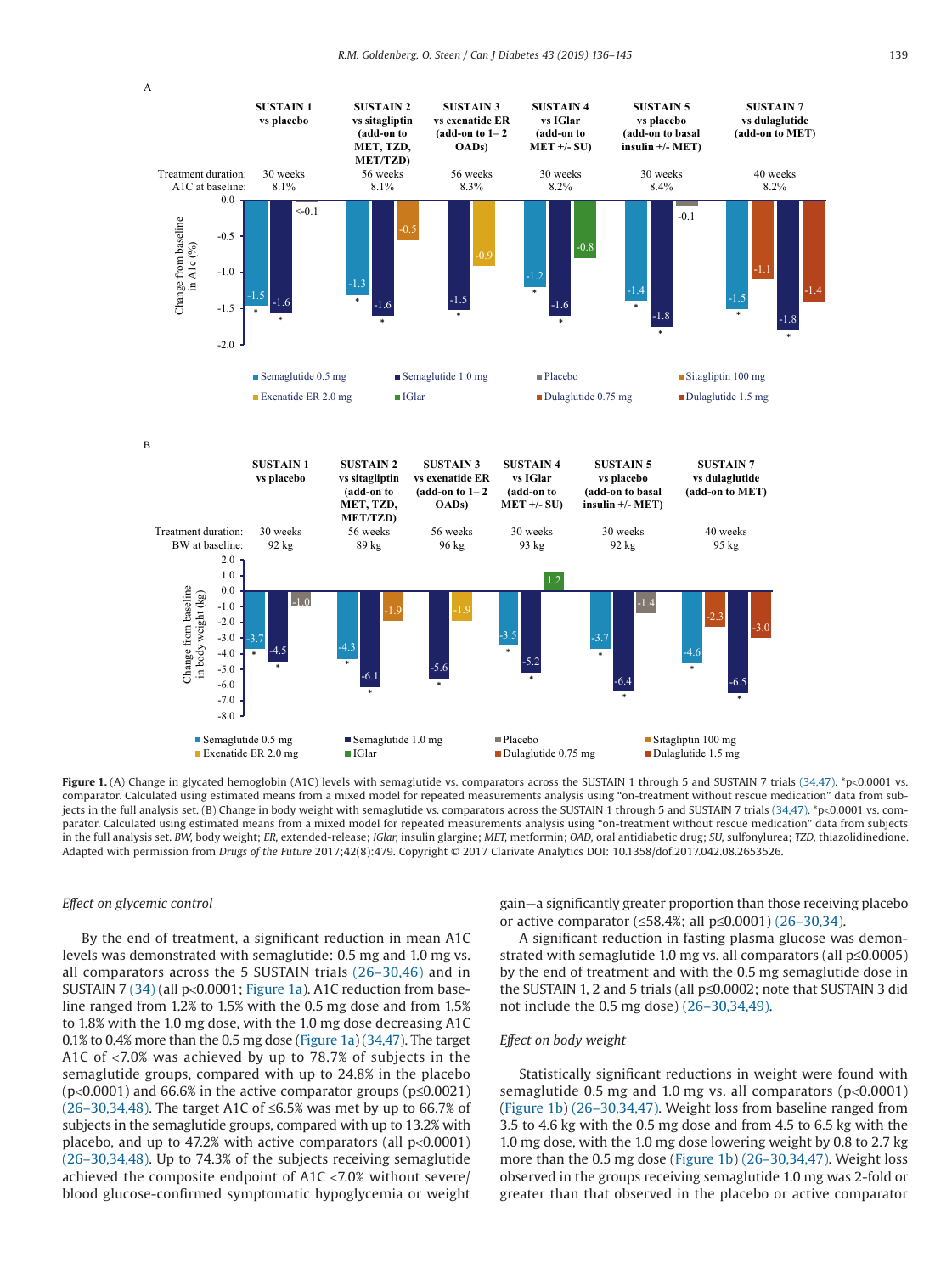

Figure 2. (A) Proportion of subjects reporting nausea with semaglutide vs. comparators across the SUSTAIN 1 through 5 and SUSTAIN 7 trials (26-30,34). Adverse event proportions are based on the total percentage of subjects experiencing at least 1 event. (B) Occurrence of nausea over time and by severity in the SUSTAIN 3 trial [\(28\).](#page-8-22) SUSTAIN 3 was selected as a representative study from the SUSTAIN trials, which all show similar results. Figure at left: "on-treatment" summary of adverse events. Events are shown until the scheduled follow-up visit. Table at right: treatment-emergent adverse events include events collected from first exposure to the follow-up visit scheduled 5 weeks (+7-day visit window) after the last trial product dose (42 days). Semaglutide was escalated from a starting dose of 0.25 mg, and the dose was doubled every 4 weeks until the trial dose was achieved. © 2018 by the American Diabetes Association® Diabetes Care 2018 Feb; 41(2):258-266. Reprinted with permission from the American Diabetes Association®. *ER,* extended-release; *IGlar,* insulin glargine; *MET,* metformin; *OAD,* oral antidiabetic drug; *SU,* sulfonylurea; *TZD,* thiazolidinedione.

groups [\(26–30,34,47\)](#page-8-20) [\(Figure 1b\)](#page-3-0) and, although weight reduction was apparent with semaglutide in the SUSTAIN 4 trial, weight gain was found in the insulin glargine group [\(Figure 1b\)](#page-3-0) [\(29,47\).](#page-8-21) Up to 65.7% of subjects in both semaglutide dose groups achieved weightloss responses of ≥5%, compared with up to 11.3% with placebo and up to 30.2% with active comparators (all  $p<0.0001$ ) [\(26–30,34\).](#page-8-20) Up to 26.7% of subjects in both semaglutide groups achieved weight-loss responses of  $\geq$ 10% compared with up to 3.0% with placebo ( $p \leq 0.05$ ) and up to 7.7% with active comparators (all p≤0.0002) [\(26–30,34\).](#page-8-20)

#### *Adverse and serious adverse events*

The proportion of subjects reporting serious AEs in the SUSTAIN 1 through 5 and SUSTAIN 7 trials, respectively, was similar in the semaglutide 0.5 mg and 1.0 mg groups (6.3%; 84/1332 and 7.3%; 127/ 1734, respectively) vs. comparators (6.4%; 131/2032) [\(26–30,34\).](#page-8-20) The AE profile for semaglutide 0.5 mg and 1.0 mg groups was generally consistent with that noted with other GLP-1RAs and the proportion of subjects reporting an event (70.3%, 936/1332 and 70.5%, 1223/1734, respectively) was similar to, or higher than, comparators (68.4%; 1389/2032), mainly because of a higher proportion of subjects who experienced gastrointestinal (GI) disorders with semaglutide [\(26–30,34\).](#page-8-20) GI disturbances, particularly nausea, were the most common type of AEs experienced with semaglutide (Figure 2a) [\(26–30,34\).](#page-8-20) The proportion of subjects reporting nausea ranged from 11.4% to 23.8% with the semaglutide 0.5 mg and 1.0 mg doses, compared with 4.5% to 7.8% with placebo and 3.6% to 20.1% with active comparators [\(26–30,34\).](#page-8-20) The proportion of subjects reporting nausea was similar to or slightly greater with the 1.0 mg dose than with the 0.5 mg dose (Figure 2a) [\(26–30,34\).](#page-8-20) Nausea was mainly mild to moderate in severity and usually decreased over time [\(26–30,34\)](#page-8-20) (Figure 2b).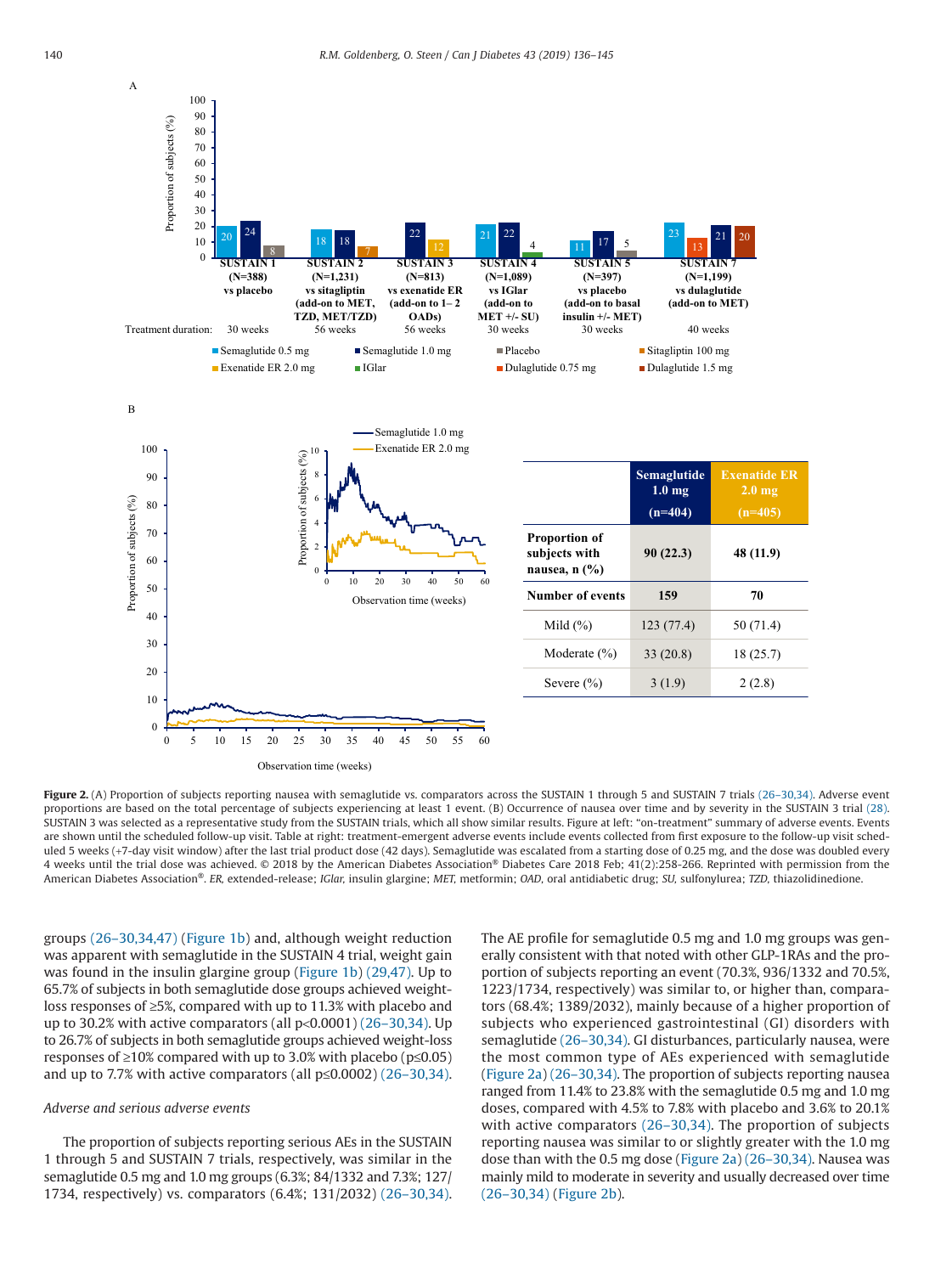The number of confirmed malignant neoplasms across the SUSTAIN 1 through 5 trials was low, and in SUSTAIN 7, the events (n=11) were evenly distributed between the semaglutide and dulaglutide groups [\(26,27,29,34,50\).](#page-8-20) No events of medullary thyroid carcinoma were observed with semaglutide [\(34,50\),](#page-9-2) nor was there any effect of semaglutide on calcitonin levels [\(26,27,29,34,50\).](#page-8-20) Few subjects had increased calcitonin levels, and levels >50 ng/L and >100 ng/L were comparable to those found with comparators [\(26,27,29,34,50\).](#page-8-20)

Cholelithiasis was reported more frequently in the semaglutide 0.5 mg (n=6) and 1.0 mg groups (n=16) vs. pooled comparators (n=8) across the SUSTAIN 1 through 5 trials [\(26–30\)](#page-8-20) and with similar frequency with semaglutide (n=0 for 0.5 mg and n=2 for 1.0 mg, respectively) and dulaglutide (n=1 for 0.75 mg and n=2 for 1.5 mg, respectively) in SUSTAIN 7 [\(34\).](#page-9-2) Most cholelithiasis events were nonserious, and the absolute risk was low [\(34,50\)](#page-9-2) (Novo Nordisk, data on file).

The number of pancreatitis-related events across the SUSTAIN 1 through 5 trials was low and was comparable to semaglutide, placebo or active comparator (semaglutide 0.5 mg [n=5] and 1.0 mg groups  $[n=3]$  vs. placebo  $[n=0]$  or active comparator groups  $[n=3]$ , all with exenatide extended release]) [\(26–30\).](#page-8-20) In SUSTAIN 7, there were no confirmed cases of pancreatitis with either semaglutide or dulaglutide [\(34\).](#page-9-2)

The proportion of subjects across the SUSTAIN 1 through 5 and in the SUSTAIN 7 trials that discontinued treatment due to AEs was up to 8.1% with semaglutide 0.5 mg and up to 10.0% with semaglutide 1.0 mg, compared with up to 7.2% with both placebo and active comparators, with the difference from comparators being due mainly to GI AEs with semaglutide [\(26–30,34\).](#page-8-20) In correspondence with the dose-response effects on GI AEs, there was generally a higher proportion of premature treatment discontinuation in subjects who had received semaglutide 1.0 mg vs. 0.5 mg.

## **Further Findings Based on SUSTAIN Trials 1 Through 5 Post Hoc Analyses**

Data from the SUSTAIN 1 through 5 trials were assessed to evaluate semaglutide vs. comparators within baseline categories of body mass index (BMI) (<25, 25 to 30, 30 to 35, ≥35 kg/m<sup>2</sup>) [\(51\)](#page-9-11) or A1C levels (≤7.5, 7.5 to 8.0, 8.0 to 8.5, 8.5 to 9.0 and >9.0%) [\(46\).](#page-9-12) Across the 5 trials and within each baseline BMI category, a greater reduction in body weight was reported with semaglutide 0.5 mg and 1.0 mg vs. comparators (BMI <25 kg/m<sup>2</sup>:  $-2.0$  to  $-6.3$  kg vs.  $-0.5$  to +1.4 kg; BMI 25 to 30 kg/m<sup>2</sup>:  $-2.5$  to  $-5.1$  kg vs.  $-1.4$  to  $+1.5$  kg; BMI 30 to 35 kg/m2: −3.0 to −6.6 kg vs. −2.0 to +1.2 kg; BMI ≥35 kg/m2; −3.6 to −7.9 kg vs.−3.7 to +0.8 kg). Regardless of baseline A1C levels, a greater improvement in A1C levels was evident with semaglutide (−0.7% to −2.8%) vs. all comparators (−1.8 to +0.6%) [\(46\).](#page-9-12) Subjects with higher baseline A1C values experienced greater reductions in A1C levels [\(46\).](#page-9-12)

A minor component of the weight loss (0.07 to 0.5 kg) with semaglutide vs. comparators was attributed to nausea and vomiting in SUSTAIN 1 through 5, and weight loss with semaglutide was significantly greater than with comparators in subjects who did or did not experience these GI AEs  $(p<0.001)$  [\(52\).](#page-9-13)

In the SUSTAIN 1 through 5 trials, a significantly greater proportion of subjects achieved the clinically meaningful composite endpoint of ≥1.0% A1C reduction and ≥5% weight loss with semaglutide 1.0 mg (38% to 56%) or 0.5 mg (25% to 35%) vs. comparators  $(2\%$  to  $13\%)$  (all  $p<0.0001$ ) [\(53\).](#page-9-14) Similarly, a significantly greater proportion of subjects achieved the composite endpoint of A1C <7.0% with no weight gain or severe/blood glucose-confirmed symptomatic hypoglycemia or moderate/severe GI AEs with semaglutide 1.0 mg (46% to 64%) or 0.5 mg (40% to 55%) vs. comparators (7% to 25%) (all p<0.0001) [\(54\).](#page-9-15)

Two network meta-analyses compared semaglutide trial results with those for the sodium glucose cotransporter-2 inhibitors (SGLT2is) empagliflozin, canagliflozin and dapagliflozin in individuals with type 2 diabetes inadequately controlled on 1 to 2 oral antidiabetes drugs (OADs) [\(55\)](#page-9-16) or metformin monotherapy [\(56\).](#page-9-17) These analyses suggested that, after 26 weeks of treatment, semaglutide is superior to SGLT2is in regard to A1C level reductions and weight loss, with a significantly greater reduction found in A1C levels with semaglutide 0.5 mg (mean difference in change from baseline [MD]: −0.4% to −0.8%) and 1.0 mg (MD: −0.7 to −1.1%). A significantly greater reduction in body weight (MD: −0.9 to −2.3 kg) was also observed with semaglutide 1.0 mg, in comparison with SGLT2i while, in general, no difference was evident with the semaglutide 0.5 mg dose vs. SGLT2i [\(55,56\).](#page-9-16) SUSTAIN 8, the ongoing phase 3b trial in which semaglutide is being compared with the SGLT2i canagliflozin, should provide more robust data.

## **Phase 3 CV Outcomes Trial: SUSTAIN 6**

# *Methods*

SUSTAIN 6 compared the long-term safety and efficacy of semaglutide with placebo during 2 years in adults with type 2 diabetes at high risk for CV events [\(33\).](#page-9-1) Subjects were ≥50 years of age who had established CVD (prior cardio-, cerebro- or peripheral vascular disease, chronic heart failure; New York Heart Association Classes II and III) or had chronic kidney disease stage 3 or higher or were ≥60 years of age with at least one CV risk factor [\(33\).](#page-9-1) Of the 3,297 subjects randomized, 17% were in the primary prevention (CV risk factor) strata and 83% in the secondary prevention strata [\(33\).](#page-9-1)

Subjects were randomized to receive semaglutide (0.5 mg and 1.0 mg s.c. once weekly) or placebo, in addition to standard of care (i.e. as add-on to 0 to 2 OADs±basal or premixed insulin) [\(33\).](#page-9-1) The primary endpoint was time to first occurrence of a major adverse CV event—i.e. death from CV causes, nonfatal MI or nonfatal stroke. The data were analyzed for noninferiority (the prespecified number of events was ≥122 in 3,260 patients). Superiority testing was not part of the prespecified analysis because the trial was powered for noninferiority.

## *Efficacy and safety data*

A 26% reduction was observed in the composite outcome of CV death, nonfatal MI or nonfatal stroke, occurring in 6.6% of semaglutide-treated subjects vs. 8.9% of those receiving placebo (HR 0.74; 95% CI 0.58 to 0.95; p<0.001 for noninferiority; p=0.02 for superiority, not prespecified) [\(Figure 3a\)](#page-6-0) [\(33\).](#page-9-1) Compared with placebo, a significantly lower proportion of semaglutide-treated subjects experienced nonfatal stroke (p=0.04), with no significant difference found in nonfatal MI ( $p=0.12$ ) or CV death ( $p=0.92$ ) [\(33\).](#page-9-1) There was no significant difference between semaglutide and placebo in regard to the occurrence of all-cause mortality or hospitalization for heart failure [\(Figure 3b\)](#page-6-0) [\(33\).](#page-9-1) Revascularization occurred in a significantly lower proportion of semaglutide-treated subjects vs. placebo (p=0.003) [\(Figure 3b\)](#page-6-0) [\(33\).](#page-9-1) The expanded composite CV outcome (i.e. major adverse cardiac event, revascularization or hospitalization for unstable angina or heart failure) was reported in a significantly lower proportion of subjects treated with semaglutide vs. placebo (p=0.002) [\(Figure 3b\)](#page-6-0) [\(33\).](#page-9-1) In a prespecified subgroup analysis, a benefit in the primary outcome (28% risk reduction) was demonstrated for subjects in the secondary prevention strata. Although there was no statistical heterogeneity among subjects with or without CVD for the primary outcome (p value for interaction=0.49), the HR for the primary prevention subgroup was 1.00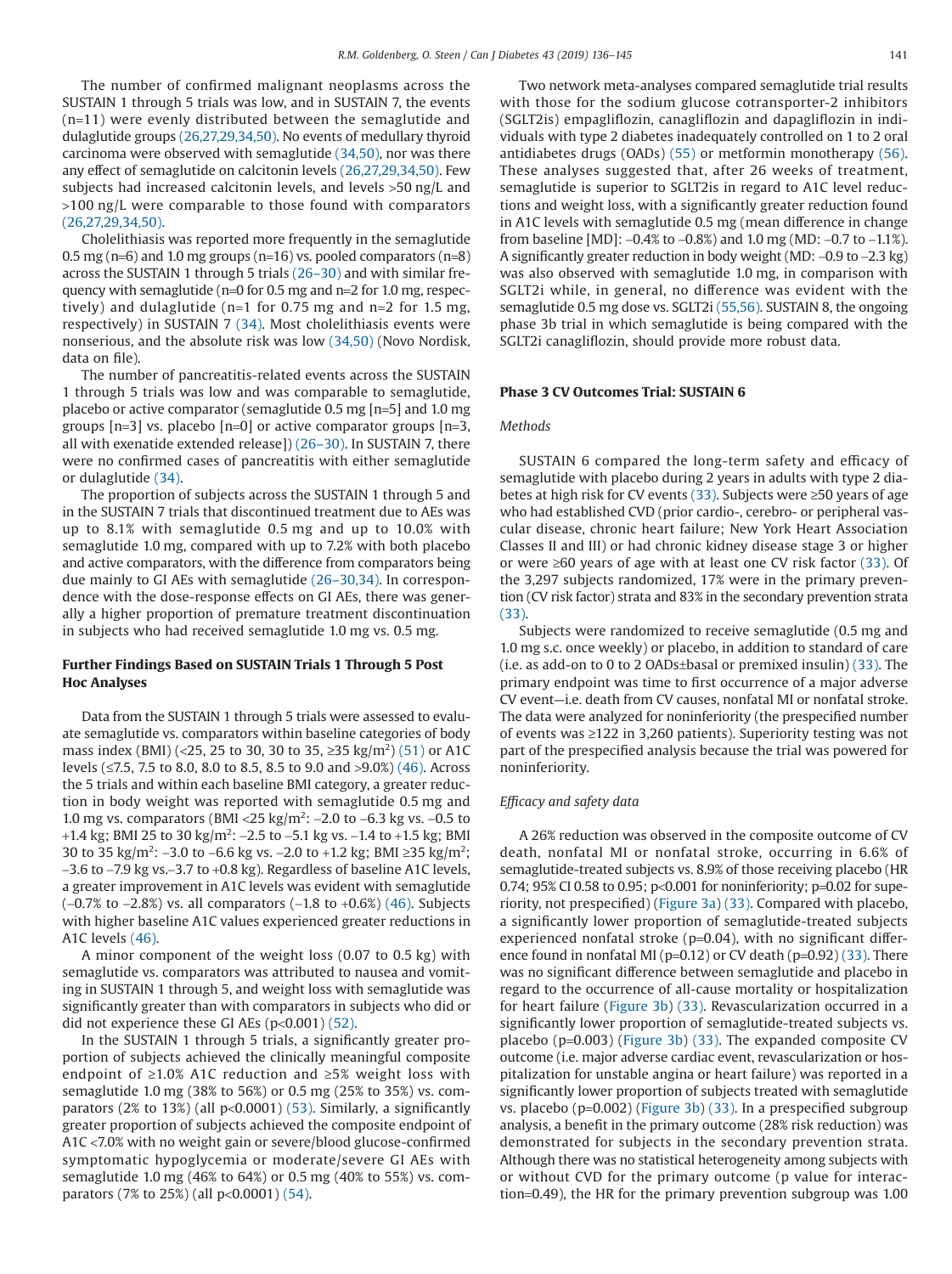<span id="page-6-0"></span>

B



Figure 3. (A) Primary cardiovascular outcome results in the SUSTAIN 6 trial. Time to first occurrence of CV death or nonfatal MI/stroke [\(33\).](#page-9-1) Events: 108 semaglutide; 146 placebo. Incidence rate per 100 patient years of risk time (time from randomization until first event or censoring): 3.24 semaglutide; 4.44 placebo. Relative risk reduction: 26% lower risk for the primary composite outcome of death from CV causes, nonfatal MI or nonfatal stroke with semaglutide vs. placebo. p value for superiority not prespecified. Kaplan-Meier plot for first event adjudication committee-confirmed CV death, nonfatal MI and nonfatal stroke using in-trial data from subjects in the full analysis set. From *The New England Journal of Medicine*, Marso, SP, Bain SC, Consoli, A et al. Semaglutide and cardiovascular outcomes in patients with type 2 diabetes. 375:1834–44. Copyright © 2016 Massachusetts Medical Society. Reprinted with permission from Massachusetts Medical Society. (B) Summary of cardiovascular outcomes in the SUSTAIN 6 trial [\(33\).](#page-9-1) \*Indicates significance (p<0.05). Values are estimated HRs with 95% CIs using in-trial data from subjects in the full analysis set. † Nonfatal MI includes 4 (0.2%) silent MIs in the semaglutide group and 7 (0.4%) in the placebo group. Adapted from Marso SP, Bain SC, Consoli A, et al. Semaglutide and cardiovascular outcomes in patients with type 2 diabetes. N Engl J Med 2016;375:1834–44. *CI,* confidence interval; *CV,* cardiovascular; *HR,* hazard ratio; *MI,* myocardial infarction.

(95% CI 0.41 to 2.46), and this subgroup accounted for only 7.5% of all primary outcome events, precluding any definitive opinion about the CV benefit in the primary prevention strata [\(33\).](#page-9-1)

In comparison with placebo, a significantly greater reduction in A1C levels was observed with semaglutide 0.5 mg and 1.0 mg (−0.7% and −1.0%, respectively; p<0.001) and in body weight (−2.9 kg and −4.3 kg, respectively; p<0.001) [\(33\).](#page-9-1) Reduction in systolic blood pressure was also significantly greater with semaglutide 1.0 mg vs. placebo (-2.6 mmHg; p<0.001) [\(33\).](#page-9-1)

The proportion of subjects with new or worsening nephropathy complications was significantly lower in the pooled semaglutide

groups (3.8%) compared with placebo (6.1%) (HR 0.64; 95% CI 0.46 to 0.88;  $p=0.005$ ), driven by a reduction in new-onset macroalbuminuria [\(33\).](#page-9-1) Diabetic retinopathy (DR) complications (vitreous hemorrhage, blindness or the need for treatment with an intravitreal agent or photocoagulation) were found in more subjects in the semaglutide groups (n=50; 3.0%), compared with the placebo group (n=29; 1.8%) (HR 1.76; 95% CI 1.11 to 2.78; p=0.02) [\(33\).](#page-9-1) Subjects with histories of DR at baseline were more likely to experience retinopathy complications (absolute risk: 8.2% with semaglutide and 5.2% with placebo) vs. those without (0.7% with semaglutide and 0.4% with placebo) [\(35,57,58\).](#page-9-3) In contrast, no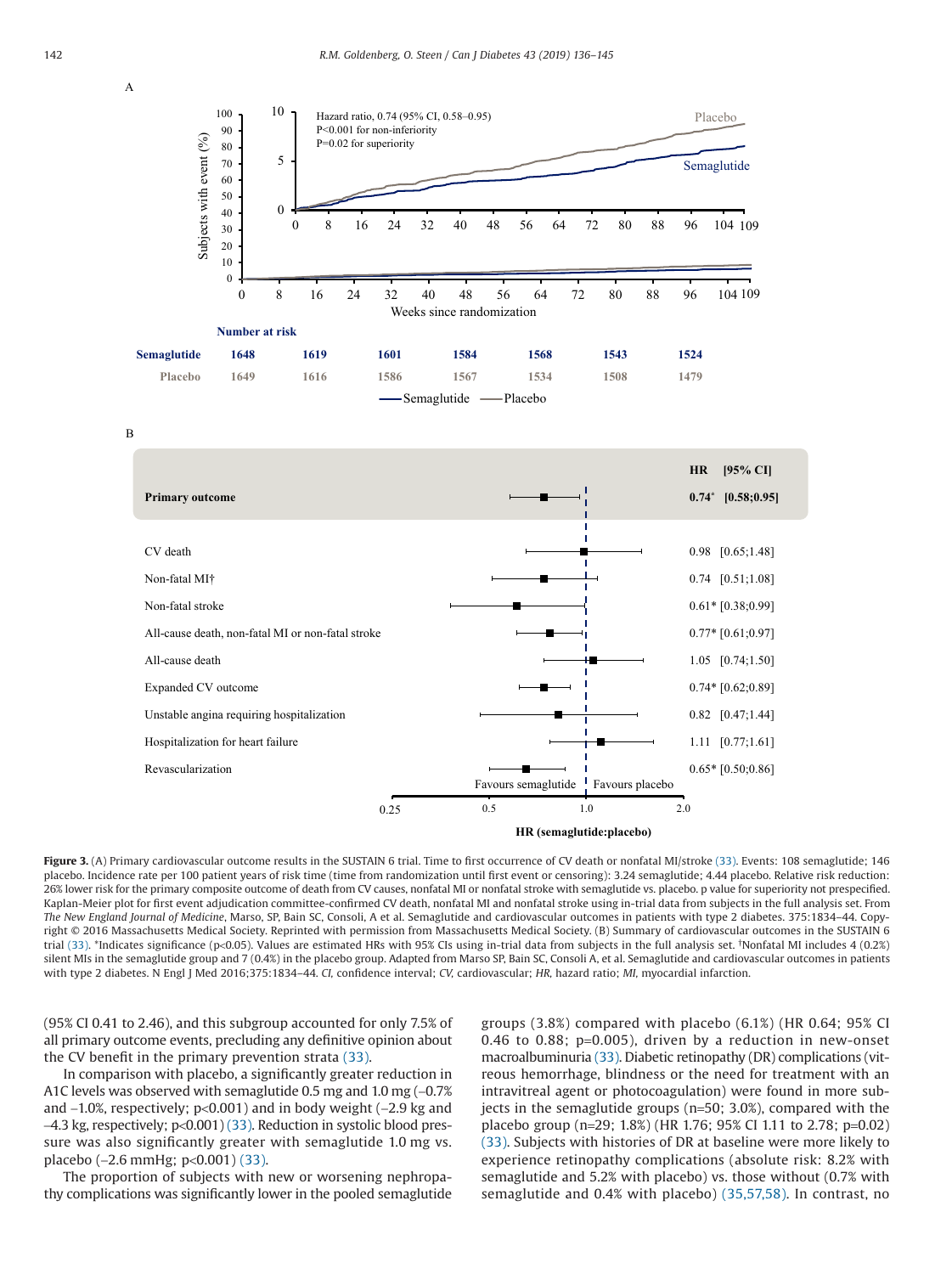statistically significant difference in the development of DR complications was observed with semaglutide vs. placebo in those without preexisting retinopathy at baseline [\(59\).](#page-9-18) With the exception of DR complications, a similar safety profile was observed for semaglutide in SUSTAIN 6 as in the other SUSTAIN trials.

#### **Discussion**

Semaglutide can be used to improve glycemic control in adults with type 2 diabetes [\(17\).](#page-8-13) Advantages of semaglutide include its robust and sustained effects on A1C levels and weight loss vs. comparators across a spectrum of background therapies, as well as CV safety vs. placebo [\(26–30,33,34\).](#page-8-20) The SUSTAIN 6 CVOT in adults with type 2 diabetes at high risk for CV events demonstrated a 26% reduction in the primary (composite) outcome of CV death, nonfatal MI or nonfatal stroke compared with placebo (HR 0.74; 95% CI 0.58 to 0.95; p<0.001 for noninferiority; p=0.02 for superiority, not prespecified) [\(33\).](#page-9-1) Although the SUSTAIN 6 trial was not powered to show superiority, the treatment effect of semaglutide and the accrual of more events than estimated meant that a post hoc sensitivity analysis demonstrated a significantly lower risk for the primary outcome in subjects in the semaglutide vs. the placebo group, thereby raising the possibility of CV benefit of semaglutide [\(33\).](#page-9-1)

Glycemic equipoise (i.e. similar A1C values in the experimental and comparator arms) [\(60\)](#page-9-19) was not achieved in the SUSTAIN 6 trial [\(33\).](#page-9-1) Rather, the reduction in A1C values was significantly greater in the semaglutide 0.5 mg and 1.0 mg groups compared with placebo (resulting in A1C values of 7.6% and 7.3% vs. 8.3%, respectively) [\(33\).](#page-9-1) Lack of glycemic equipoise has been proposed as a limitation of CVOTs because of the difficulty in establishing whether a demonstrated CV safety/benefit has arisen independently from improved glycemia [\(60\).](#page-9-19) However, a recent commentary on the LEADER trial highlighted that, due to the pleiotropic actions of liraglutide, positive CVOT results could arise from the multiple beneficial CV effects ascribed to this agent, rather than simply from a lack of glycemic equipoise [\(60\).](#page-9-19) The pleiotropic effects of GLP-1RAs as a class have been well documented [\(61\).](#page-9-20) The robust lowering of A1C levels with semaglutide may have contributed to the CV results in SUSTAIN 6, in addition to other pleiotropic effects. Furthermore, the significant reduction in the numbers of revascularizations with semaglutide treatment compared with placebo in SUSTAIN 6 is interesting, especially considering the nonsignificant decrease in risk for nonfatal MI and no change in risk for CV death [\(33\).](#page-9-1) Such findings may suggest a protective mechanism, perhaps linked to the metabolic effects of semaglutide treatment, as hypothesized elsewhere [\(62\).](#page-9-21)

In SUSTAIN 1 through 5 and SUSTAIN 7, in contrast to SUSTAIN 6, no increase in DR complications was evident in the semaglutide groups vs. comparators [\(26–30,34,59\).](#page-8-20) A pooled analysis of the SUSTAIN 1 through 5 and the 2 Japanese trials did not show a difference in DR complications between semaglutide and comparators [\(59\).](#page-9-18) One possible explanation for the discrepancy in DR findings between SUSTAIN 6 and other SUSTAIN trials is the difference in exclusion criteria and baseline demographics [\(59\).](#page-9-18) The SUSTAIN 1 through 5 and SUSTAIN 7 trials (though not SUSTAIN 6) excluded subjects with baseline A1C levels >10.0/10.5% or any known proliferative retinopathy or maculopathy requiring acute treatment in the opinion of the investigator. Accordingly, subjects in the SUSTAIN 6 trial were more likely than those in SUSTAIN 1 through 5 and SUSTAIN 7 to be older and taking insulin prior to or at the time of the event and to have longer-duration diabetes, higher baseline A1C levels and higher rates of preexisting DR, all of which are risk factors associated with DR [\(26–30,34,59\).](#page-8-20) Methodologic considerations may also have contributed to the DR complication findings in SUSTAIN 6, including how retinopathy was assessed [\(58\).](#page-9-22) In the LEADER trial, a nonsignificant trend was found in the incidence of adjudicated DR complications with liraglutide compared with placebo (p=0.33), and no clinically relevant difference in the incidence of DR complications was reported in the EXSCEL study, in which exenatide was compared with placebo [\(23,24\).](#page-8-23) The increase in DR risk in SUSTAIN 6 could be attributed to the rapid improvement and large decline in A1C levels, especially in those with preexisting retinopathy and poor glycemic control [\(59\).](#page-9-18) Previous studies have suggested that a rapid improvement in glycemic control in patients with preexisting retinopathy may result in a temporary worsening of DR [\(59\).](#page-9-18) In the Diabetes Control and Complications Trial (DCCT), intensive glycemic control in persons with type 1 diabetes demonstrated that despite early transient worsening, retinopathy outcomes were similar or more favourable than conventional treatment in the long term [\(63\).](#page-9-23) The SUSTAIN 6 trial duration was too short to detect a possible long-term benefit for retinopathy. Diabetes Canada guidelines recommend screening all adults with type 2 diabetes for retinopathy at diagnosis and every 1 to 2 years thereafter or monitoring for progression at least annually in individuals in whom retinopathy is already present [\(64\).](#page-9-24)

Ongoing investigations within the SUSTAIN clinical trial program include SUSTAIN 8 (NCT03136484) [\(65\),](#page-9-25) to compare semaglutide and the SGLT2i canagliflozin (as add-on to metformin) over 52 weeks, and SUSTAIN 9 (NCT03086330) [\(66\),](#page-9-26) to compare semaglutide with placebo (as add-on to SGLT2i) over 30 weeks in subjects with type 2 diabetes. A well-powered CV outcomes trial, prespecified for superiority testing, would help to establish the overall CV benefit of semaglutide.

#### **Semaglutide in the Overall Management of Type 2 Diabetes**

GLP-1RAs are 1 of several second-line treatment options in Canadian and international guidelines [\(2,3,67,68\)](#page-8-14) and are associated with efficacious glucose lowering, weight loss and low risk for hypoglycemia [\(2,20,21,69\).](#page-8-14) Diabetes Canada guidelines for 2018 recommend incretin agents and/or SGLT2 inhibitors over insulin secretagogues, insulin and thiazolidinediones as add-on agents in people without clinical CVD, if lower risk for hypoglycemia and/or weight gain are priorities [\(67\).](#page-9-27) The costs associated with GLP-1RA agents are generally within the higher range in comparison with other classes of agents [\(2,3,68,70\),](#page-8-14) but they should be considered within the context of clinical benefits [\(17\).](#page-8-13) Results suggest that semaglutide has better efficacy for glycemic control and weight loss than most other antihyperglycemic agents, and it seems to be the most efficacious in the GLP-R1A class for achieving A1C reductions and weight loss [\(26–30,33,34\).](#page-8-20) Current guidelines recommend prioritizing the use of an antihyperglycemic agent with demonstrated CV superiority in patients with clinical CVD [\(3,4\).](#page-8-1) Although there may be a possible CV benefit with semaglutide in those with established CVD, determining a benefit in patients without clinical CVD requires further study.

Semaglutide dosing is started at 0.25 mg s.c. once weekly for 4 weeks, then 0.5 mg s.c. once weekly for at least 4 weeks, followed by dose escalation to 1.0 mg once weekly if further glycemic control is required [\(17\).](#page-8-13) It is administered once weekly at any time of day (with or without meals) [\(17\).](#page-8-13) As with other GLP-1RAs, gradual dose escalation may help to reduce the risk for GI AEs. The occurrence of nausea, vomiting and diarrhea is more common at the start of therapy but generally decreases over time [\(17\).](#page-8-13)

Semaglutide can be used in elderly patients (age ≥65 years) because no differences in overall safety and efficacy were found, nor was there a need for dose adjustment, compared with younger individuals. However, a greater sensitivity in some older individuals cannot be ruled out, and data are limited in older patients (age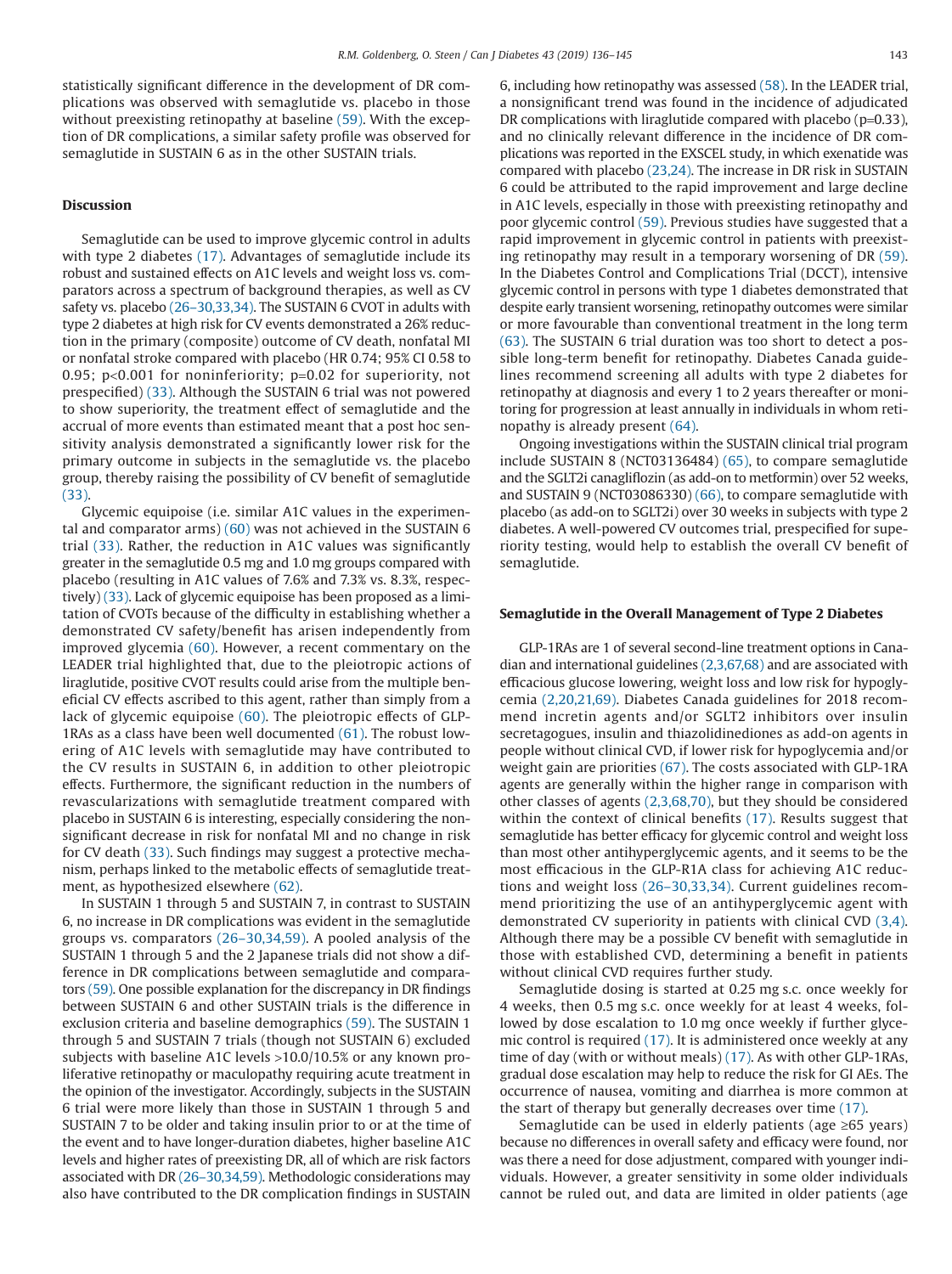>75 years) [\(17\).](#page-8-13) Semaglutide has not been investigated in individuals <18 years of age. No dose adjustment is needed in patients with mild, moderate or severe renal impairment, but caution should be exercised in cases of severe renal impairment because of limited experience with its use, and semaglutide is not recommended in end-stage renal disease [\(17\).](#page-8-13) Semaglutide should be used with caution in patients with hepatic insufficiency, again because of limited experience with its use [\(17\).](#page-8-13)

Semaglutide is a welcome addition to the antihyperglycemic agent armamentarium in type 2 diabetes, offering robust A1C lowering and weight loss across a variety of background therapies, as well as CV safety and convenient once-weekly dosing, and it may have a possible CV benefit in those with established CVD. It can be used across a spectrum of patients with type 2 diabetes, both in primary and secondary prevention, as monotherapy with diet and exercise when metformin is inappropriate, or as a first-line add-on to metformin alone or as an add-on to metformin plus sulfonylurea or basal insulin. Semaglutide can also be considered a preferred first injectable option in the management of type 2 diabetes. The additional possible benefit of CV risk reduction in patients with established CVD makes it an excellent option for these high-risk patients.

#### **Acknowledgments**

The authors thank AXON Communications for writing and providing editorial assistance in the development of this manuscript. Medical writing assistance was funded by Novo Nordisk, which was also provided with the opportunity to perform a medical accuracy review.

#### **Author Disclosures**

R.M. Goldenberg reports research support from Abbott, AstraZeneca, Boehringer Ingelheim, Eli Lilly, GlaxoSmithKline, Janssen, Medtronic, Merck, Novartis, Novo Nordisk, Roche, Sanofi and Takeda; advisory panelist for AstraZeneca, Boehringer Ingelheim, Eli Lilly, Janssen, Merck, Novo Nordisk, Roche, Sanofi and Takeda; speaker bureaus for Abbott, AstraZeneca, Boehringer Ingelheim, Eli Lilly, Janssen, Merck, Novo Nordisk, Sanofi and Servier; consultancy for AstraZeneca, Boehringer Ingelheim, Eli Lilly, Janssen, Novo Nordisk and Takeda.

O. Steen reports research support from AstraZeneca, Dexcom, Eisai, Gilead, Janssen, Kowa, Lexicon, Merck, Novartis, Novo Nordisk, Pfizer, Sanofi, Valeant and Zealand; speaking bureaus for AstraZeneca, Eli Lilly, Janssen, Merck, Novo Nordisk and Sanofi; and consultancy for Amgen, Eli Lilly, Novo Nordisk and Sanofi.

# **Author Contributions**

All authors actively contributed to manuscript preparation. The final submitted manuscript was approved by all authors, who made the decision to submit the manuscript for publication. The authors assume responsibility for the accuracy and completeness of the data.

#### **References**

- <span id="page-8-0"></span>1. [Garber AJ, Abrahamson MJ, Barzilay JI, et al. Consensus statement by the Ameri](http://refhub.elsevier.com/S1499-2671(18)30109-6/sr0010)[can Association of Clinical Endocrinologists and American College of Endocri](http://refhub.elsevier.com/S1499-2671(18)30109-6/sr0010)[nology on the comprehensive type 2 diabetes management algorithm: 2017](http://refhub.elsevier.com/S1499-2671(18)30109-6/sr0010) [executive summary. Endocr Pract 2017;23:207–38.](http://refhub.elsevier.com/S1499-2671(18)30109-6/sr0010)
- <span id="page-8-14"></span>2. [Inzucchi SE, Bergenstal RM, Buse JB, et al. Management of hyperglycemia in type 2](http://refhub.elsevier.com/S1499-2671(18)30109-6/sr0015) [diabetes, 2015: A patient-centered approach: Update to a position statement](http://refhub.elsevier.com/S1499-2671(18)30109-6/sr0015)

[of the American Diabetes Association and the European Association for the Study](http://refhub.elsevier.com/S1499-2671(18)30109-6/sr0015) [of Diabetes. Diabetes Care 2015;38:140–9.](http://refhub.elsevier.com/S1499-2671(18)30109-6/sr0015)

- <span id="page-8-1"></span>3. [American Diabetes Association. Pharmacologic approaches to glycemic treat](http://refhub.elsevier.com/S1499-2671(18)30109-6/sr0020)[ment: Standards of medical care in diabetes. Diabetes Care 2018;41:S73–85.](http://refhub.elsevier.com/S1499-2671(18)30109-6/sr0020)
- 4. [Stone JA, Houlden RL, Lin P, Udell JA, Verma S, Diabetes Canada Clinical Prac](http://refhub.elsevier.com/S1499-2671(18)30109-6/sr0025)[tice Guidelines Expert Committee. Cardiovascular protection in people with dia](http://refhub.elsevier.com/S1499-2671(18)30109-6/sr0025)[betes. Can J Diabetes 2018;42\(Suppl. 1\):S162–9.](http://refhub.elsevier.com/S1499-2671(18)30109-6/sr0025)
- <span id="page-8-2"></span>5. [Mauricio D, Meneghini L, Seufert J, et al. Glycaemic control and hypoglycaemia](http://refhub.elsevier.com/S1499-2671(18)30109-6/sr0030) [burden in patients with type 2 diabetes initiating basal insulin in Europe and](http://refhub.elsevier.com/S1499-2671(18)30109-6/sr0030) [the USA. Diabetes Obes Metab 2017;19:1155–64.](http://refhub.elsevier.com/S1499-2671(18)30109-6/sr0030)
- <span id="page-8-3"></span>6. [Leiter LA, Berard L, Bowering CK, et al. Type 2 diabetes mellitus management](http://refhub.elsevier.com/S1499-2671(18)30109-6/sr0035) [in Canada: Is it improving? Can J Diabetes 2013;37:82–9.](http://refhub.elsevier.com/S1499-2671(18)30109-6/sr0035)
- <span id="page-8-4"></span>7. [Carls G, Huynh J, Tuttle E, Yee J, Edelman SV. Achievement of glycated hemo](http://refhub.elsevier.com/S1499-2671(18)30109-6/sr0040)[globin goals in the US remains unchanged through 2014. Diabetes Ther](http://refhub.elsevier.com/S1499-2671(18)30109-6/sr0040) [2017;8:863–73.](http://refhub.elsevier.com/S1499-2671(18)30109-6/sr0040)
- <span id="page-8-5"></span>8. [Menke A, Knowler WC, Cowie CC. Physical and metabolic characteristics of](http://refhub.elsevier.com/S1499-2671(18)30109-6/sr0045) [persons with diabetes and prediabetes. In: Cowie CC, Casagrande SS, Menke A,](http://refhub.elsevier.com/S1499-2671(18)30109-6/sr0045) [et al., eds. Diabetes in America. 3rd edn. Bethesda, Maryland, United States:](http://refhub.elsevier.com/S1499-2671(18)30109-6/sr0045) [National Institutes of Health, 2017, pg. 9–14.](http://refhub.elsevier.com/S1499-2671(18)30109-6/sr0045)
- <span id="page-8-6"></span>9. [Bae JP, Lage MJ, Mo D, Nelson DR, Hoogwerf BJ. Obesity and glycemic control](http://refhub.elsevier.com/S1499-2671(18)30109-6/sr0050) [in patients with diabetes mellitus: Analysis of physician electronic health records](http://refhub.elsevier.com/S1499-2671(18)30109-6/sr0050) [in the US from 2009–2011. J Diabetes Complicat 2016;30:212–20.](http://refhub.elsevier.com/S1499-2671(18)30109-6/sr0050)
- <span id="page-8-7"></span>10. [Haffner SM, Stern MP, Hazuda HP, Mitchell BD, Patterson JK. Cardiovascular risk](http://refhub.elsevier.com/S1499-2671(18)30109-6/sr0055) [factors in confirmed prediabetic individuals: Does the clock for coronary heart](http://refhub.elsevier.com/S1499-2671(18)30109-6/sr0055) [disease start ticking before the onset of clinical diabetes? JAMA 1990;263:2893–](http://refhub.elsevier.com/S1499-2671(18)30109-6/sr0055) [8.](http://refhub.elsevier.com/S1499-2671(18)30109-6/sr0055)
- 11. [International Diabetes Federation. IDF Diabetes Atlas. 7th edn. Brussels, Belgium:](http://refhub.elsevier.com/S1499-2671(18)30109-6/sr0060) [2015.](http://refhub.elsevier.com/S1499-2671(18)30109-6/sr0060)
- <span id="page-8-8"></span>12. [Mannucci E, Dicembrini I, Lauria A, Pozzilli P. Is glucose control important for](http://refhub.elsevier.com/S1499-2671(18)30109-6/sr0065) [prevention of cardiovascular disease in diabetes? Diabetes Care 2013;36\(Suppl.](http://refhub.elsevier.com/S1499-2671(18)30109-6/sr0065) [2\):S259–63.](http://refhub.elsevier.com/S1499-2671(18)30109-6/sr0065)
- <span id="page-8-9"></span>13. [Svensson E, Baggesen LM, Johnsen SP, et al. Early glycemic control and](http://refhub.elsevier.com/S1499-2671(18)30109-6/sr0070) [magnitude of HbA1c reduction predict cardiovascular events and mortality:](http://refhub.elsevier.com/S1499-2671(18)30109-6/sr0070) [Population-based cohort study of 24,752 metformin initiators. Diabetes Care](http://refhub.elsevier.com/S1499-2671(18)30109-6/sr0070) [2017;40:800–7.](http://refhub.elsevier.com/S1499-2671(18)30109-6/sr0070)
- <span id="page-8-10"></span>14. [Yusuf S, Hawken S, Ounpuu S, et al. Effect of potentially modifiable risk factors](http://refhub.elsevier.com/S1499-2671(18)30109-6/sr0075) [associated with myocardial infarction in 52 countries \(the INTERHEART study\):](http://refhub.elsevier.com/S1499-2671(18)30109-6/sr0075) [Case-control study. Lancet 2004;364:937–52.](http://refhub.elsevier.com/S1499-2671(18)30109-6/sr0075)
- <span id="page-8-11"></span>15. [Tasyurek HM, Altunbas HA, Balci MK, Sanlioglu S. Incretins: Their physiology](http://refhub.elsevier.com/S1499-2671(18)30109-6/sr0080) [and application in the treatment of diabetes mellitus. Diabetes Metab Res Rev](http://refhub.elsevier.com/S1499-2671(18)30109-6/sr0080) [2014;30:354–71.](http://refhub.elsevier.com/S1499-2671(18)30109-6/sr0080)
- <span id="page-8-12"></span>16. GlaxoSmithKline. TANZEUM® (albiglutide) discontinuation — Q&A. [https://](https://www.tanzeum.com/pdfs/consumer-faq.pdf) [www.tanzeum.com/pdfs/consumer-faq.pdf.](https://www.tanzeum.com/pdfs/consumer-faq.pdf) Accessed July 17, 2018.
- <span id="page-8-13"></span>17. [Health Canada. OZEMPIC \(semaglutide\) injection product monograph.](http://refhub.elsevier.com/S1499-2671(18)30109-6/sr0090) [http://www.novonordisk.ca/content/dam/Canada/AFFILIATE/www-novonordisk](http://www.novonordisk.ca/content/dam/Canada/AFFILIATE/www-novonordisk-ca/OurProducts/PDF/ozempic-product-monograph.pdf) [-ca/OurProducts/PDF/ozempic-product-monograph.pdf.](http://www.novonordisk.ca/content/dam/Canada/AFFILIATE/www-novonordisk-ca/OurProducts/PDF/ozempic-product-monograph.pdf) Published 2018. Accessed January 9, 2018.
- 18. [Lovshin JA. Glucagon-like peptide-1 receptor agonists: A class update for treat](http://refhub.elsevier.com/S1499-2671(18)30109-6/sr0095)[ing type 2 diabetes. Can J Diabetes 2017;41:524–35.](http://refhub.elsevier.com/S1499-2671(18)30109-6/sr0095)
- <span id="page-8-15"></span>19. [Bettge K, Kahle M, Abd El Aziz MS, Meier JJ, Nauck MA. Occurrence of nausea,](http://refhub.elsevier.com/S1499-2671(18)30109-6/sr0100) [vomiting and diarrhoea reported as adverse events in clinical trials studying](http://refhub.elsevier.com/S1499-2671(18)30109-6/sr0100) [glucagon-like peptide-1 receptor agonists: A systematic analysis of published](http://refhub.elsevier.com/S1499-2671(18)30109-6/sr0100) [clinical trials. Diabetes Obes Metab 2017;19:336–47.](http://refhub.elsevier.com/S1499-2671(18)30109-6/sr0100)
- <span id="page-8-16"></span>20. [Madsbad S. Review of head-to-head comparisons of glucagon-like peptide-1](http://refhub.elsevier.com/S1499-2671(18)30109-6/sr0105) [receptor agonists. Diabetes Obes Metab 2016;18:317–32.](http://refhub.elsevier.com/S1499-2671(18)30109-6/sr0105)
- 21. [Trujillo JM, Nuffer W, Ellis SL. GLP-1 receptor agonists: A review of head-to](http://refhub.elsevier.com/S1499-2671(18)30109-6/sr0110)[head clinical studies. Ther Adv Endocrinol Metab 2015;6:19–28.](http://refhub.elsevier.com/S1499-2671(18)30109-6/sr0110)
- <span id="page-8-17"></span>22. [Pfeffer MA, Claggett B, Diaz R, et al. Lixisenatide in patients with type 2 diabe](http://refhub.elsevier.com/S1499-2671(18)30109-6/sr0115)[tes and acute coronary syndrome. N Engl J Med 2015;373:2247–57.](http://refhub.elsevier.com/S1499-2671(18)30109-6/sr0115)
- <span id="page-8-23"></span>23. [Holman RR, Bethel MA, Mentz RJ, et al. Effects of once-weekly exenatide on car](http://refhub.elsevier.com/S1499-2671(18)30109-6/sr0120)[diovascular outcomes in type 2 diabetes. N Engl J Med 2017;377:1228–39.](http://refhub.elsevier.com/S1499-2671(18)30109-6/sr0120)
- <span id="page-8-18"></span>24. [Marso SP, Daniels GH, Brown-Frandsen K, et al. Liraglutide and cardiovascular](http://refhub.elsevier.com/S1499-2671(18)30109-6/sr0125) [outcomes in type 2 diabetes. N Engl J Med 2016;375:311–22.](http://refhub.elsevier.com/S1499-2671(18)30109-6/sr0125)
- <span id="page-8-19"></span>25. [Gerstein HC, Colhoun HM, Dagenais GR, et al. Design and baseline character](http://refhub.elsevier.com/S1499-2671(18)30109-6/sr0130)[istics of participants in the Researching cardiovascular Events with a Weekly](http://refhub.elsevier.com/S1499-2671(18)30109-6/sr0130) [INcretin in Diabetes \(REWIND\) trial on the cardiovascular effects of dulaglutide.](http://refhub.elsevier.com/S1499-2671(18)30109-6/sr0130) [Diabetes Obes Metab 2018;20:42–9.](http://refhub.elsevier.com/S1499-2671(18)30109-6/sr0130)
- <span id="page-8-20"></span>26. [Sorli C, Harashima SI, Tsoukas GM, et al. Efficacy and safety of once-weekly](http://refhub.elsevier.com/S1499-2671(18)30109-6/sr0135) [semaglutide monotherapy versus placebo in patients with type 2 diabetes](http://refhub.elsevier.com/S1499-2671(18)30109-6/sr0135) [\(SUSTAIN 1\): A double-blind, randomised, placebo-controlled, parallel-group,](http://refhub.elsevier.com/S1499-2671(18)30109-6/sr0135) [multinational, multicentre phase 3a trial. Lancet Diabetes Endocrinol 2017;5:251–](http://refhub.elsevier.com/S1499-2671(18)30109-6/sr0135)
- [60.](http://refhub.elsevier.com/S1499-2671(18)30109-6/sr0135) 27. [Ahrén B, Masmiquel L, Kumar H, et al. Efficacy and safety of once-weekly](http://refhub.elsevier.com/S1499-2671(18)30109-6/sr0140) [semaglutide versus once-daily sitagliptin as an add-on to metformin,](http://refhub.elsevier.com/S1499-2671(18)30109-6/sr0140) [thiazolidinediones, or both, in patients with type 2 diabetes \(SUSTAIN 2\): A](http://refhub.elsevier.com/S1499-2671(18)30109-6/sr0140) [56-week, double-blind, phase 3a, randomised trial. Lancet Diabetes Endocrinol](http://refhub.elsevier.com/S1499-2671(18)30109-6/sr0140) [2017;5:341–54.](http://refhub.elsevier.com/S1499-2671(18)30109-6/sr0140)
- <span id="page-8-22"></span>28. [Ahmann AJ, Capehorn M, Charpentier G, et al. Efficacy and safety of once](http://refhub.elsevier.com/S1499-2671(18)30109-6/sr0145)[weekly semaglutide versus exenatide ER in subjects with type 2 diabetes](http://refhub.elsevier.com/S1499-2671(18)30109-6/sr0145) [\(SUSTAIN 3\): A 56-week, open-label, randomized clinical trial. Diabetes Care](http://refhub.elsevier.com/S1499-2671(18)30109-6/sr0145) [2018;41:258–66.](http://refhub.elsevier.com/S1499-2671(18)30109-6/sr0145)
- <span id="page-8-21"></span>29. [Aroda VR, Bain SC, Cariou B, et al. Efficacy and safety of once-weekly semaglutide](http://refhub.elsevier.com/S1499-2671(18)30109-6/sr0150) [versus once-daily insulin glargine as add-on to metformin \(with or without](http://refhub.elsevier.com/S1499-2671(18)30109-6/sr0150) [sulfonylureas\) in insulin-naive patients with type 2 diabetes \(SUSTAIN 4\): A](http://refhub.elsevier.com/S1499-2671(18)30109-6/sr0150) [randomised, open-label, parallel-group, multicentre, multinational, phase 3a trial.](http://refhub.elsevier.com/S1499-2671(18)30109-6/sr0150) [Lancet Diabetes Endocrinol 2017;5:355–66.](http://refhub.elsevier.com/S1499-2671(18)30109-6/sr0150)